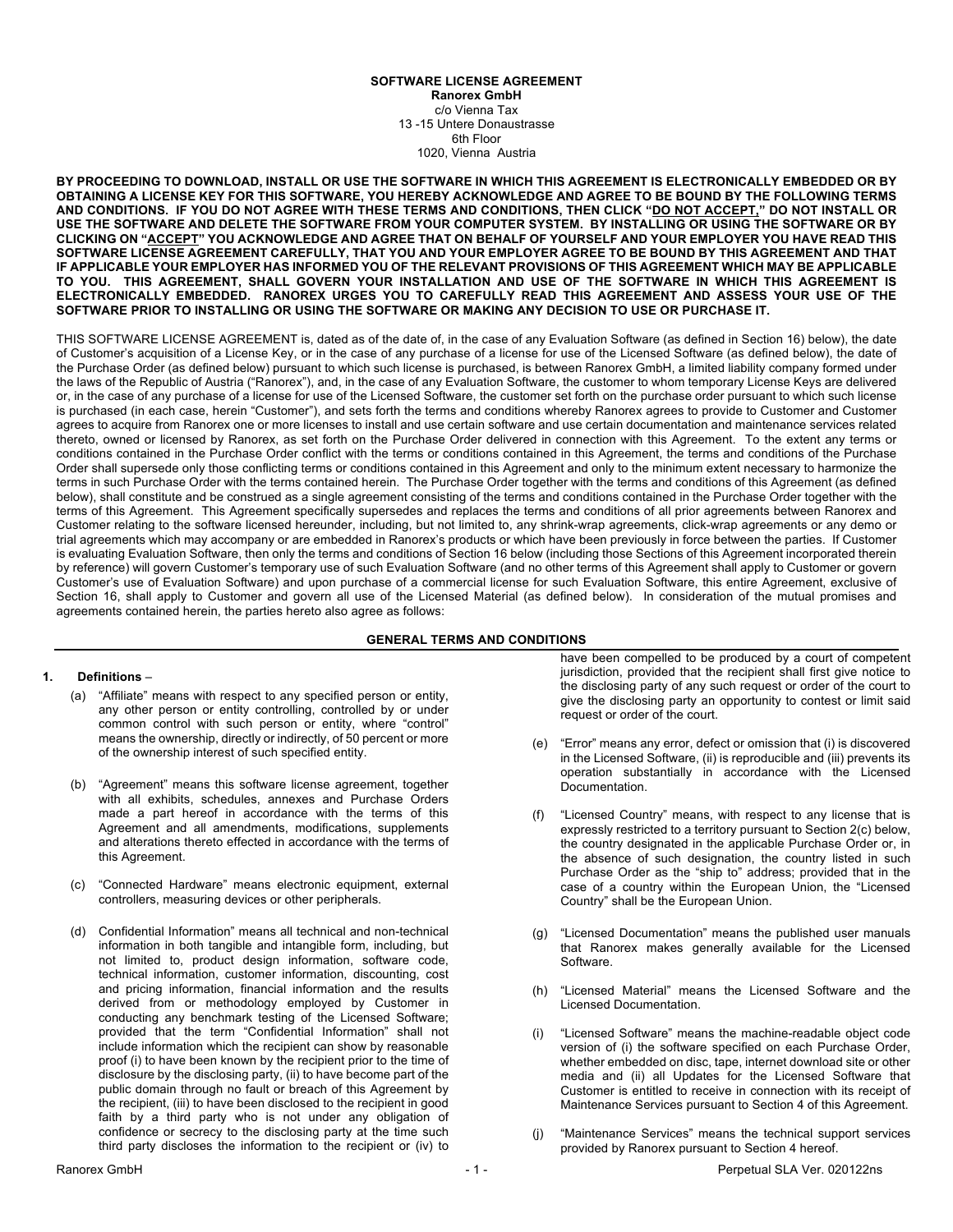- (k) "Maintenance Term" means the period of time for which Customer has purchased Maintenance Services, as evidenced by the Purchase Order delivered by Customer in connection therewith, together with all renewals effected in accordance with Section 4 of this Agreement.
- (l) "Named User" means one (1) natural person in Customer's organization designated by Customer to have the right to use the Licensed Software.
- (m) "Physical Machine" means an electronic, programmable machine containing logic circuitry that is configured to respond to and process instructions and/or access and run the Licensed Software, and each Physical Machine may be comprised of multiple processing cores, each of which may be configured to independently act as an individual Physical Machine and shall, when so configured, be deemed a separate Physical Machine under this definition for purposes of this Agreement.
- (n) "Purchase Order" means (i) Ranorex's standard price quote, purchase order, order form or purchase confirmation (including any purchase confirmation delivered electronically through an online store owned or controlled by Ranorex or its subsidiaries), as such document may be amended, supplemented or modified from time to time in accordance with this Agreement or (ii) any other non-Ranorex price quote, purchase order, order form or purchase confirmation delivered by Customer to Ranorex but solely to the extent permitted by and delivered in accordance with Section 15.
- (o) "Update" means any revision, enhancement, improvement or modification to or programming fix for the Licensed Software or Licensed Documentation which Ranorex makes generally available, incorporates into and makes a part of the Licensed Software or Licensed Documentation and does not separately price or market.
- (p) "Virtual Machine" means a software container capable of running its own operating system to access and run the Licensed Software.

### **2. LICENSE** –

- (a) **Use** Subject to the terms and conditions of this Agreement including, but not limited to the applicable licensing restrictions set forth in Section 2(b) below, and subject further to Customer's full compliance herewith and according to the scope, time period and other terms indicated on the applicable Purchase Order delivered in connection with this Agreement, Ranorex hereby grants Customer and Customer hereby accepts from Ranorex, a perpetual, non-exclusive and non-transferable right and license to install the Licensed Software on computer hardware that is owned or operated by or on behalf of Customer, to access and use the Licensed Material in accordance with the applicable restrictions and conditions contained in this Agreement and to copy the Licensed Material as permitted by this Agreement. Customer's right to use the Licensed Material shall extend to use by third parties under a written agreement with Customer to provide outsourcing services for Customer's own internal business operations; provided, that (i) such third parties have agreed to abide by the terms of this Agreement and (ii) Customer shall remain primarily liable for all acts and omissions by such third parties. Customer's right to use the Licensed Material shall also extend to use by Customer's Affiliates, provided that (x) such Customer Affiliates have agreed to abide by the terms of this Agreement, and (y) Customer shall remain primarily liable for all acts and omissions by such Customer Affiliates.
- (b) **License Usage and Restrictions** Customer acknowledges and agrees that, as between Customer and Ranorex, Ranorex or its subsidiaries owns and shall continue to own all right, title, and interest in and to the License Material, including associated intellectual property rights under copyright, trade secret, patent, or trademark laws. This Agreement does not grant Customer any

ownership interest in or to the Licensed Material, but only a limited right and license to install and use the Licensed Software and to use the Licensed Material in accordance with the terms of this Agreement and each applicable Purchase Order. Customer further acknowledges and agrees that the licenses granted hereunder and the restrictions applicable to Customer's installation and use of the License Software will vary according to the type of Licensed Software purchased by Customer and the type of license purchased by Customer. One or more of the restrictions set forth in this Section 2 may apply to the Licensed Software depending upon the type of licensed purchased and the terms contained in the applicable Purchase Order relating to the Licensed Software. Customer is encouraged to carefully review all terms and restrictions contained in this Section 2 and each Purchase Order. Customer hereby agrees to the following license restrictions and conditions applicable to the Licensed Software as set forth in the Purchase Orders delivered by Customer under this Agreement:

- For all Licensed Software made generally available by Ranorex on a "single seat" or "workstation" basis and licensed hereunder by Customer on a "single seat" or "workstation" basis (a "Workstation License"), Customer may install and operate such Licensed Software on one (1) Physical Machine;
- (ii) For all Licensed Software made generally available by Ranorex on a "Enterprise License" or "concurrent users" basis (a "Enterprise License" or "Concurrent License") and licensed hereunder by Customer as a Enterprise License or Concurrent License, Customer may install and operate such Licensed Software on a network that is owned or operated by or on behalf of Customer to be used concurrently on an unlimited number of Physical Machines or Virtual Machines by up to the authorized number of Named Users for which Customer has purchased a license;
- (iii) For all Licensed Software made generally available by Ranorex and licensed hereunder by Customer on a "Runtime License" basis, Customer may install and operate such Licensed Software on a network that is owned or operated by or on behalf of Customer to be used concurrently on an unlimited number of Physical Machines or Virtual Machines by up to the authorized number of Named Users for which Customer has purchased a license, provided that Customer must also purchase or have purchased at least one (1) license of Ranorex Studio or Ranorex Enterprise.
- (iv) For all Licensed Software made generally available by Ranorex and licensed hereunder by Customer on a "Driver" or "Development" or "API" basis, Customer may install and operate such Licensed Software on a network that is owned or operated by or on behalf of Customer to be used concurrently on an unlimited number of Physical Machines or Virtual Machines by up to the authorized number of Named Users for which Customer has purchased a license, provided that Customer must also purchase or have purchased at least one (1) license of Ranorex Studio or Ranorex Enterprise.
- (c) **Additional Restrictions Applicable to Workstation Licenses –** To the extent that Customer purchases any license that is designated as a "Workstation License" as set forth in the Purchase Order applicable to such license, Customer may not install or use the Licensed Software or any part thereof on a Virtual Machine. Customer may transfer a Workstation License installed and operated on a Physical Machine to a subsequent Physical Machine owned or operated by or on behalf of Customer upon prior written consent from Ranorex, provided that Customer acknowledges and agrees that Maintenance Services provided hereunder do not include support for transferring a Workstation License to a subsequent Physical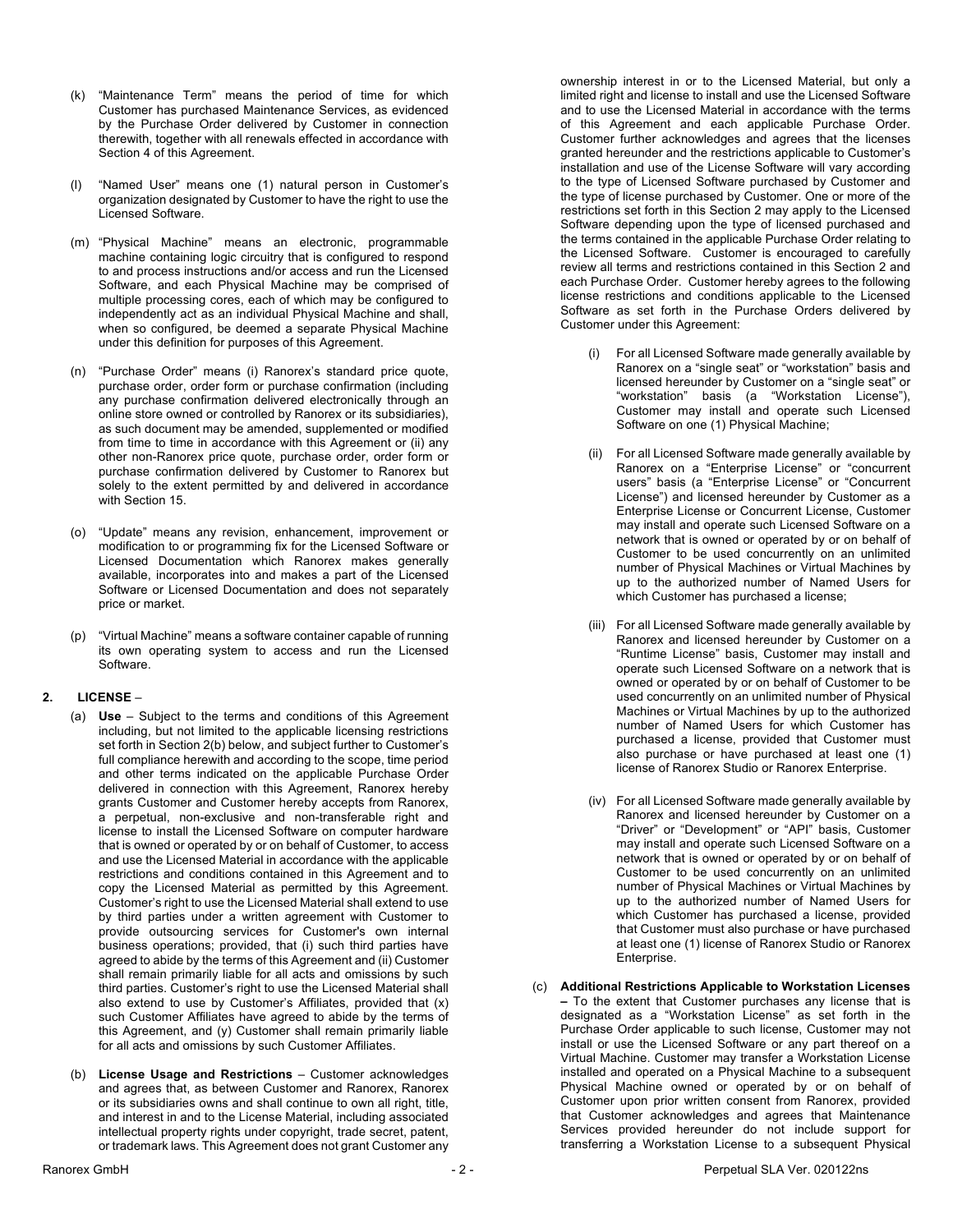Machine and any support provided by Ranorex to Customer in connection therewith shall be deemed "Ancillary Services" as defined in Section 2(k) below.

(d) **Additional Terms Governing Connected Hardware** – Customer is encouraged to exercise caution when using the Licensed Software in connection with Connected Hardware. Customer shall assume all liability associated with using the Licensed Software in connection with Connected Hardware. Customer alone is responsible for ensuring that (i) the Licensed Software is capable of functioning in the operating conditions rendered by the Connected Hardware, (ii) the Customer's means of transferring data or information to the Connected Hardware does not cause damage to the Connected Hardware, including but not limited to the general setup, switching operations, use of connected bus systems, and/or automated use of the Licensed Software in any way, and (iii) that any Connected Hardware to be controlled by the Licensed Software is capable of receiving instructions and/or information from the Licensed Software. The automated operation of running tests designed, created, modified or edited using the Licensed Software on Connected Hardware should only be carried out under the supervision of properly trained personnel with extensive knowledge and familiarity with the operation of the Licensed Software and the Connected Hardware. Ranorex strongly encourages Customer to disconnect Connected Hardware from the Virtual Machine or Physical Machine where the Licensed Software is installed before executing any automated tests on the Connected Hardware in order to prevent damage to the Connected Hardware.

RANOREX DOES NOT WARRANT THAT THE LICENSED SOFTWARE WILL OPERATE WITHOUT INTERRUPTION OR BE ERROR FREE IN CONNECTION WITH CONNECTED HARDWARE. UNDER NO CIRCUMSTANCES WILL RANOREX OR ITS AUTHORIZED REPRESENTATIVES BE LIABLE FOR ANY DAMAGES, INCLUDING BUT NOT LIMITED TO CONSEQUENTIAL, DIRECT OR INDIRECT, SPECIAL, PUNITIVE, EXEMPLARY OR INCIDENTAL DAMAGES, WHETHER FORESEEABLE OR UNFORESEEABLE OR WHETHER BASED ON CLAIMS BY CUSTOMER OR ANY THIRD PARTY, ARISING OUT OF OR RELATED TO CUSTOMER'S USE OF LICENSED SOFTWARE IN CONNECTION WITH CONNECTED HARDWARE.

- (e) **Territory Restrictions.** To the extent any license purchased hereunder is restricted to a Licensed Country, such Licensed Country shall be expressly set forth in the Purchase Order, and Customer shall not install, access, or use the Licensed Software from any location other than the Licensed Country. To the extent the Purchase Order omits any reference to a Licensed Country and does not otherwise limit or restrict Customer's right to install, access, or use the Licensed Software to a geographic territory, such licenses of the Licensed Software may be installed, accessed and used globally.
- (i) **Copies & Disaster Recovery** -- Customer may make a reasonable number of back-up archival copies of the Licensed Software. In the event of any outage that results in the complete failure of the computer system upon which Customer has installed the Licensed Software, Customer's right to use the Licensed Software shall include, during the pendency of such outage, the temporary right to use the Licensed Software in a replacement computing environment substantially similar to the original computing environment upon which the Licensed Software was installed immediately prior to such outage. Customer shall reproduce all confidentiality and proprietary notices on each of the copies permitted hereunder and maintain an accurate record of the location of each of the copies. Customer shall not otherwise copy or duplicate the Licensed Material. Customer shall not reverse engineer, disassemble, translate, modify, adapt, or decompile the Licensed Material or apply any procedure or process to the Licensed Material in order to ascertain, derive, and/or appropriate the source code or source listings for the Licensed Software or any trade secret or

other proprietary information contained in the Licensed Software.

- (j) **Maintenance Optional** Customer's right to use the Licensed Software shall survive any election by Customer to terminate or not renew Maintenance Services from Ranorex.
- (k) **Other Services**  All licenses and Maintenance Services purchased by Customer in respect of the Licensed Material shall be governed by this Agreement, together with the applicable Purchase Orders delivered hereunder. Unless otherwise agreed by the parties in writing, all other services purchased by Customer in respect of the Licensed Software, if any, including implementation services, training services and professional services (collectively, "Ancillary Services"), shall be governed solely by a separate written mutually acceptable services agreement entered into by the parties or, in the absence of such agreement, Ranorex's standard professional services agreement, and acceptance of the Licensed Material shall not be contingent upon Customer's acceptance of any such Ancillary Services.

## **3. DELIVERY AND PAYMENT TERMS** –

- (a) **Delivery** All Licensed Material shall be delivered by Ranorex to Customer via electronic delivery using a secure internet download site. Ownership of the all licenses purchased hereunder and risk of loss for the related Licensed Material shall be deemed to have passed to Customer once Ranorex has made the Licensed Material available for download by Customer, notified Customer of the availability of the Licensed Material for download and provided Customer with License Keys necessary for the installation and operation of the Licensed Software.
- (b) **Payment** Upon delivery of a Purchase Order by Customer, Ranorex shall deliver an invoice to Customer specifying the license fees and Maintenance Services fees payable pursuant to such Purchase Order. Customer shall pay all license fees and Maintenance Services fees specified therein within thirty (30) days of Customer's receipt of such invoice. In the event that Customer elects to pay any fees due hereunder with a credit card, (i) Customer is required to provide Ranorex with a valid form of credit card payment and to keep all such credit card information current and accurate in respect of all renewal fees, (ii) Customer shall promptly notify Ranorex if its credit card has changed or has been declined and (iii) Customer hereby consents to Ranorex automatically processing and charging all fees due by Customer hereunder, including all renewal fees, to the credit card submitted by Customer. All fees payable by Customer in respect of such Ancillary Services may be separately invoiced. Customer's payment obligation with respect to all license fees and Maintenance Services fees owing hereunder shall be independent of the provision of Ancillary Services, whether or not such Ancillary Services are separately invoiced. Any late payment of any amount owing hereunder shall accrue interest at a rate equal to the lesser of (i) 15% per annum and (ii) the maximum rate permitted by law.
- (c) **Taxes** All payments referred to in this Agreement are exclusive of value added tax, sales tax and any other applicable taxes, duties or imposts which (with the exception only of those based on Ranorex's income) shall also be payable by Customer in accordance with applicable law.

**4. MAINTENANCE** – Ranorex does not warrant that the Licensed Software will operate error-free or may be used error-free. Upon Customer's payment of the Maintenance Services fees associated with the Maintenance Term purchased by Customer for the Licensed Software specified in a Purchase Order, Ranorex shall provide Maintenance Services in accordance with this Section 4 and in accordance with any additional Maintenance Services terms specified in such Purchase Order.

(a) **Maintenance Agreement** – Ranorex or its authorized representative will provide Maintenance Services for the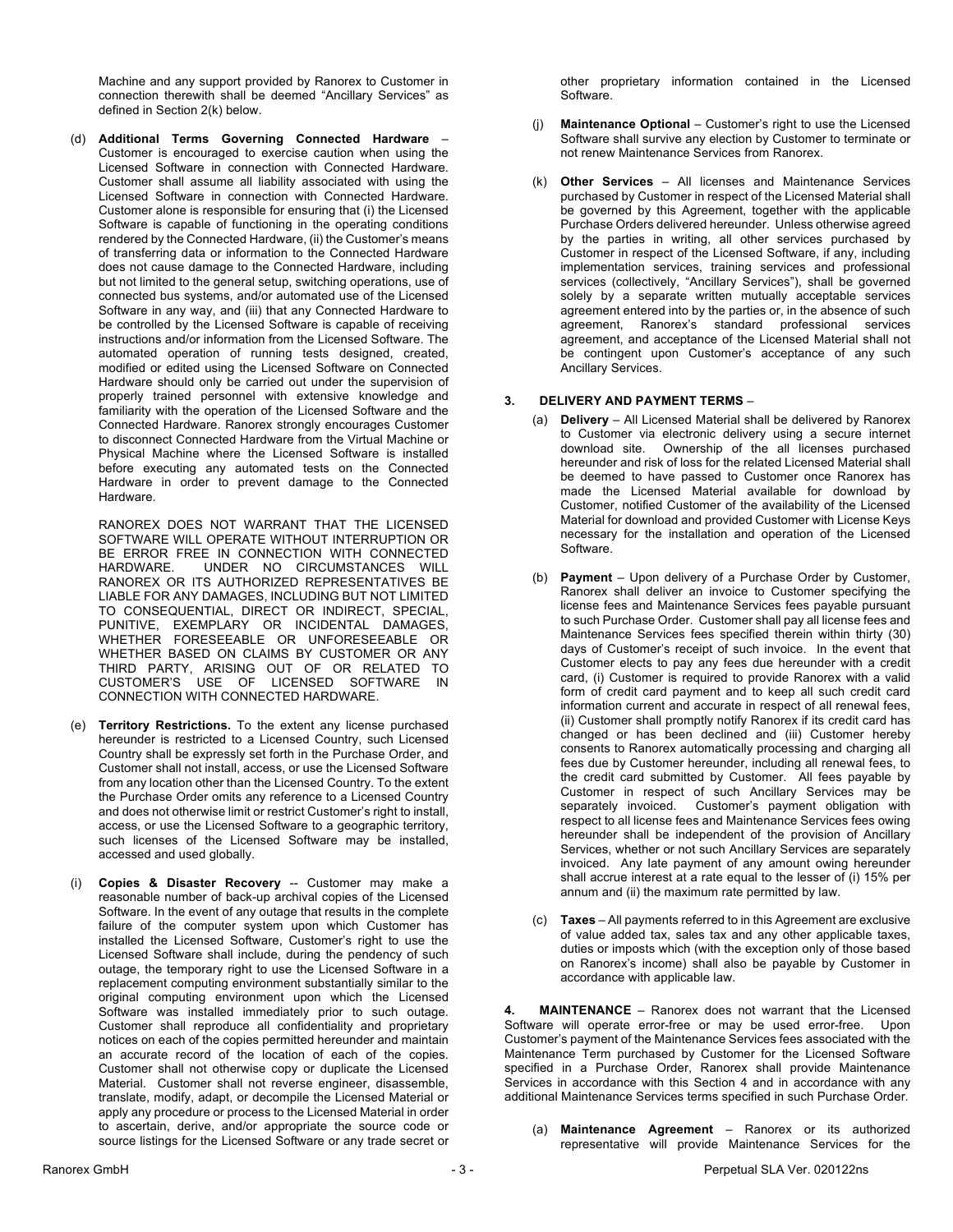Licensed Software during each Maintenance Term. Maintenance Services includes problem determinations, reasonable problem resolutions, provisioning of software program temporary fixes and new releases. Maintenance Services shall also include the additional Maintenance Service terms expressly set forth in writing in the Purchase Order delivered by Customer, which are hereby incorporated herein by reference. Maintenance Services shall entitle Customer to receive, at no additional cost, all Updates.

- (b) **Additional Maintenance Term** Upon expiration of each Maintenance Term, Maintenance Services shall automatically renew for an additional 12-month Maintenance Term and Ranorex will invoice Customer unless Ranorex or its authorized representative is notified by Customer in writing at least sixty (60) days prior to the expiration of the current Maintenance Term that Customer will not purchase Maintenance Services for another Maintenance Term.
- (c) **Reinstatement** If Customer terminates Maintenance Services or elects not to renew Maintenance Services, Customer may, at its option, purchase Maintenance Services within one year of such termination or non-renewal by providing notice to Ranorex and making payment of Ranorex's then-current list maintenance fees for the upcoming 365-day period plus an amount equal to 1.5 times the Maintenance Services fees that would have accrued during the period subsequent to such termination or non-renewal, had Customer not terminated or elected not to renew Maintenance Services.

**5. PROPRIETARY RIGHTS** – Customer shall not acquire, by virtue of this Agreement, any right or license other than as expressly provided herein. Customer shall not reproduce the Licensed Material or other confidential or proprietary information of Ranorex, except as provided in this Agreement. All proprietary rights in and to the Licensed Material and all Evaluation Software (as defined in Section 16 below), all derivatives, translations, modifications, adaptations, improvements, enhancements or developments thereof and all confidential or proprietary information of Ranorex, including without limitation, all rights under and with respect to patents, copyrights, trademarks and rights under the trade secret laws of any jurisdiction shall remain the sole property of Ranorex or its applicable licensor, whether recognized by or perfected under applicable local law. Customer shall promptly notify Ranorex of any infringement of Ranorex's proprietary rights of which it becomes aware.

### **6. LIMITED WARRANTIES**

- (a) **Warranty -** Ranorex warrants to Customer that during the first thirty (30) days after purchase of the Licensed Software (the "Warranty Period") such Licensed Software will perform substantially as described in the accompanying Licensed Documentation. Ranorex does not warrant that (i) the Licensed Software will satisfy or may be customized to satisfy any of Customer's requirements or any other particular use or (ii) the use of the Licensed Software will be uninterrupted or error-free. Laws from time to time in force may imply warranties that cannot be excluded or can only be excluded to a limited extent. This Agreement shall be read and construed subject to any such statutory provisions.
- (b) **Remedies**  If (i) at any time during a Maintenance Term, the Licensed Software contains Errors which make the Licensed Software unable to perform substantially as described in the accompanying Licensed Documentation or (ii) during the Warranty Period, Ranorex breaches the warranty set forth in clause (a) above, then Customer shall promptly notify Ranorex of such Error or breach and Ranorex shall (A) use all commercially reasonable efforts to correct such Error or breach within thirty (30) days of notification or (B) provide Customer within thirty (30) days of notification with a plan acceptable to Customer for correcting such Error or breach. If such Error or breach is not corrected or if an acceptable plan for correcting such Error or breach is not established within such thirty (30) day period, Ranorex shall replace the defective Licensed Software or, if not practicable, accept the return of the defective Licensed

Software and refund to Customer the amount paid for the defective Licensed Software, less depreciation based on a 3 year straight line schedule. Ranorex's obligations under this Section 6(b) shall be waived in the event such Error or breach is due to (I) any defect in or misconfiguration of the computer hardware upon which the Licensed Software is installed, (II) improper handling or use of the software media by Customer, or (III) an unauthorized alteration, revision or configuration of the Licensed Software or to Customer's computer system by Customer or its employees. Customer acknowledges that this Section 6(b) sets forth Customer's sole and exclusive remedy, and Ranorex's and its authorized representatives' sole and exclusive liability, for any breach of warranty, Error or failure of the Licensed Software to function properly.

**(c) Disclaimer – EXCEPT AS EXPRESSLY PROVIDED IN THIS AGREEMENT, ALL WARRANTIES, REPRESENTATIONS, INDEMNITIES AND GUARANTEES WITH RESPECT TO THE LICENSED MATERIAL, WHETHER EXPRESS OR IMPLIED, ARISING BY LAW, CUSTOM, PRIOR ORAL OR WRITTEN STATEMENTS BY RANOREX OR ITS AUTHORIZED REPRESENTATIVES OR OTHERWISE (INCLUDING, BUT NOT LIMITED TO ANY WARRANTY OF MERCHANTABILITY OR FITNESS FOR PARTICULAR PURPOSE) ARE HEREBY OVERRIDDEN AND DISCLAIMED.**

## **7. INDEMNITY**

- (a) **Indemnity** Subject to this Section 7 and Section 8 below, Ranorex agrees to indemnify, defend and hold harmless Customer from and against all claims, damages, losses, liabilities and expenses (including, but not limited to, reasonable attorneys' fees) arising out of any claim by a third party asserting that the Licensed Material or any of Customer's use thereof, infringes upon any third party's patent, copyright or trademark, provided that (i) Customer promptly notifies Ranorex in writing no later than thirty (30) days after Customer's notice of any potential claim, (ii) Customer permits Ranorex to defend, compromise or settle the claim, and provided further that no settlement intended to bind Customer shall be made without Customer's prior written authorization and (iii) Customer gives Ranorex all available information, reasonable assistance, and authority to enable Ranorex to do so.
- (b) **Alternative Remedy** If a claim described in Paragraph 7(a) may or has been asserted, Customer will permit Ranorex, at Ranorex's option and expense, to (i) procure the right to continue using the Licensed Material, (ii) replace or modify the Licensed Material to eliminate the infringement while providing functionally equivalent performance or (iii) accept the return of the Licensed Material and refund to Customer the amount actually paid to Ranorex or its authorized representative for such Licensed Material, less depreciation based on a 3-year straight-line depreciation schedule.
- **(c) Limitation** Ranorex shall have no indemnity obligation to Customer hereunder if the violation or infringement claim results from (i) a correction or modification of the Licensed Material not provided by Ranorex or its authorized representative, (ii) the failure to promptly install an Update, (iii) the combination of the Licensed Software with other non-Ranorex software and (iv) continuing the allegedly infringing activity after receiving written notice of such infringement claim from Ranorex.

Ranorex GmbH **Ranorex GmbH** - 4 - Perpetual SLA Ver. 020122ns **8. NO CONSEQUENTIAL DAMAGES - UNDER NO CIRCUMSTANCES WILL RANOREX OR ITS AUTHORIZED REPRESENTATIVES BE LIABLE FOR ANY CONSEQUENTIAL, INDIRECT, SPECIAL, PUNITIVE, EXEMPLARY OR INCIDENTAL DAMAGES, WHETHER FORESEEABLE OR UNFORESEEABLE, BASED ON CLAIMS BY CUSTOMER OR ANY THIRD PARTY (INCLUDING, BUT NOT LIMITED TO, CLAIMS FOR LOSS OF DATA, GOODWILL, PROFITS, USE OF MONEY OR USE OF THE LICENSED MATERIAL, INTERRUPTION IN USE OR AVAILABILITY OF DATA, STOPPAGE OF OTHER WORK OR IMPAIRMENT OF OTHER ASSETS), ARISING OUT OF BREACH OF EXPRESS OR IMPLIED WARRANTY, BREACH OF CONTRACT, BREACH OF ANY INTELLECTUAL**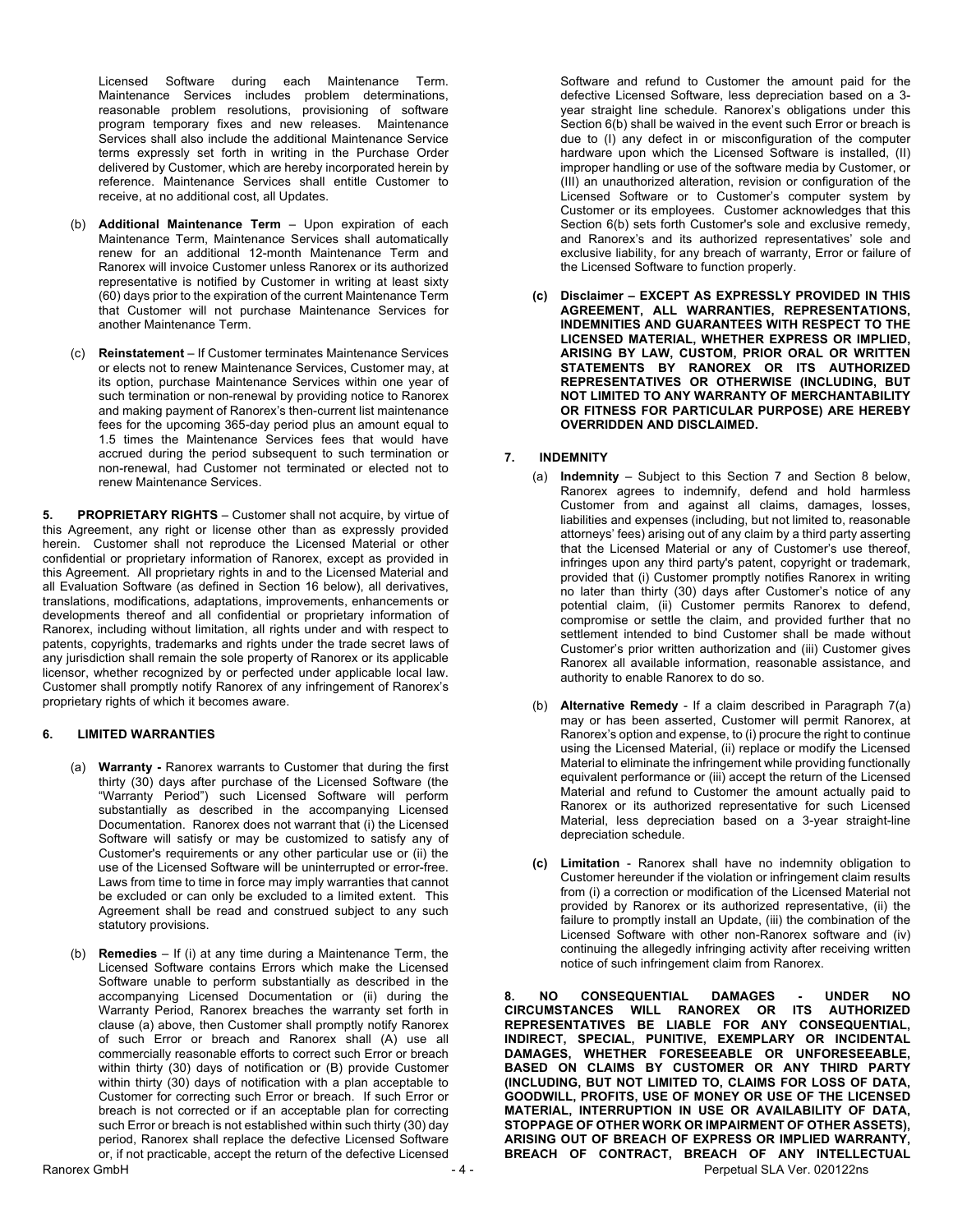**PROPERTY RIGHT, MISREPRESENTATION, NEGLIGENCE, STRICT LIABILITY IN TORT OR OTHERWISE, EXCEPT ONLY IN THE CASE OF PERSONAL INJURY WHERE AND TO THE EXTENT THAT APPLICABLE LAW REQUIRES SUCH LIABILITY. IN NO EVENT WILL THE AGGREGATE LIABILITY INCURRED IN ANY ACTION OR RANOREX OR ITS REPRESENTATIVE EXCEED THE TOTAL AMOUNT ACTUALLY PAID BY CUSTOMER FOR THE SPECIFIC LICENSED SOFTWARE THAT DIRECTLY CAUSED THE DAMAGE.**

### **9. CONFIDENTIALITY**

- (a) **Confidentiality** Customer acknowledges that the Licensed Material incorporate confidential and proprietary information developed or acquired by or licensed to Ranorex and that all results of testing of the Licensed Software, whether performed by Customer or another third party, are confidential. In no event will Customer publish or disclose the results of any testing or performance specifications of the Licensed Software without Ranorex's express prior written consent. A party that receives Confidential Information (the "Receiving Party") from the other party (the "Disclosing Party") shall not: (i) export or re-export (within the meaning of US laws or other export control laws or regulations) any Confidential Information, except in strict compliance with US laws; (ii) reverse engineer any Confidential Information; or (iii) disclose or make available the Disclosing Party's Confidential Information to any of the Receiving Party's employees, agents, contractors or consultants or to any third parties, except those that have agreed in writing to be bound by terms and conditions substantially similar to, and no less restrictive with respect to limitations on use and disclosure, than those contained in this Agreement and each of which have a "need to know" in order to carry out the purposes set forth in this Agreement. Each party shall take all reasonable precautions necessary to safeguard the confidentiality of all Confidential Information disclosed by the other party, including those precautions (A) taken by the disclosing party to protect its own Confidential Information and (B) which the disclosing party or its authorized representative may reasonably request from time to time. Neither party shall allow the removal or defacement of any confidentiality or proprietary notice placed on the Confidential Information disclosed by the disclosing party. The placement of copyright notices on Confidential Information shall not constitute publication or otherwise impair their confidential nature of such information.
- **(b) Disclosure -** If an unauthorized use or disclosure of the disclosing party's Confidential Information occurs within the recipient party's enterprise, the recipient party will immediately notify the disclosing party or its authorized representative and take, at recipient party's expense, all steps which may be available to recover such Confidential Information and to prevent its subsequent unauthorized use or dissemination.

10. **TERMINATION** - Upon prior written notice to Ranorex, Customer may terminate this Agreement without any right to refund, except as otherwise expressly set forth in this Agreement. If Customer or any of Customer's employees, consultants, authorized representatives or permitted third parties breach any term or condition of this Agreement, Ranorex may terminate this Agreement, without judicial or administrative resolution or obligation to refund. This Agreement will terminate automatically if Customer ceases to do business, becomes insolvent, goes or is put into receivership or liquidation, passes a resolution for its winding up (other than for the purpose of reconstruction or amalgamation) or for any of the foregoing, makes an arrangement for the benefit of its creditors, enters into bankruptcy, suspension of payments, moratorium, reorganization or any other proceeding that relates to insolvency or protection of creditors' rights or takes or suffers any similar action in consequence of debt. Upon the termination of this Agreement for any reason, all rights granted to Customer hereunder will cease, and Customer will promptly (i) purge the Licensed Software and any related Updates from all of Customer's computer systems, storage media and other files, (ii) destroy the Licensed Material and all copies thereof and (iii) deliver to Ranorex an affidavit certifying that Customer has complied with these

termination obligations. The provision of Sections 1, 3, 8 through 12, 14, 15 and 17 shall survive the termination of this Agreement.

**11. U.S. EXPORT RESTRICTIONS** – Customer acknowledges that the Licensed Material and all related technical information, documents and materials are subject to export controls under the U.S. Export Administration Regulations. Customer covenants and agrees to comply with all import and export control regulations of the United States with respect to the Licensed Material. Customer acknowledges that it may not re-export or divert the Licensed Material or any related technical information, document or material, or direct derivatives thereof, to any country set forth on the U.S. Department of Commerce's list of State Sponsors of Terror (currently, Cuba, Iran, North Korea, and Syria), including any future changes to the government's list of State Sponsors of Terror.

**12. EQUITABLE RELIEF** – The parties recognize that Sections 5, 9, 11 13 and 17(h) are necessary for the protection of the business and goodwill of the parties and are considered by the parties to be reasonable for such purpose. The parties agree that any breach of such Sections would cause the other party substantial and irreparable damage and therefore, in the event of any such breach, in addition to other remedies which may be available, the non-breaching party shall have the right to seek specific performance and other injunctive and equitable relief in a court of law.

**13. LICENSE KEY & USE REPORTING** – Customer acknowledges that a security code owned and controlled by Ranorex or its subsidiaries (the "License Key") is required to render the Licensed Software operational on Customer's computer hardware. Upon use of a permanent License Key to install the Licensed Software on Customer's computer hardware, no other security code will be required for the Licensed Material to operate on such computer hardware in accordance with the terms and restrictions contained in this Agreement. Customer shall not attempt to crack, alter or otherwise derive the License Key. Ranorex shall promptly provide Customer with all necessary License Keys upon purchase of the Licensed Software or upon any authorized transfer of the Licensed Software to any other hardware equipment permitted under Section 2 of this Agreement. Ranorex reserves the right to gather data on license usage by Customer for each item of Licensed Software, including License Key numbers, server IP addresses, email addresses of users, domain counts and other information deemed relevant, to ensure that the Licensed Software is being used in accordance with the terms of this Agreement. Ranorex expressly prohibits domain count overrides without prior written approval. Unless otherwise agreed in writing by both parties, Customer hereby consents to Ranorex gathering and processing such usage information and agrees not to block, electronically or otherwise, the transmission of data required for compliance with this Agreement. Any unauthorized use of the Licensed Software by Customer or other use by Customer in violation of the restrictions contained herein shall be deemed a material breach of this Agreement. In addition to the foregoing, within ten (10) business days of Customer's receipt of Ranorex's written request, Customer shall provide to Ranorex a written report certifying to Ranorex the number of licenses for Licensed Software installed, used or accessed by Customer, the identity of the applicable servers, hardware or computers upon which such licenses are installed and, to the extent applicable, the installation location and location and number of users accessing such licenses, together with such other information as may be requested by Ranorex and necessary to confirm Customer's compliance with the terms of this Agreement. The auditing, reporting and certification rights and obligations set forth in this Section 13 shall survive termination of this Agreement for a period of eighteen months.

**14. ENFORCEABILITY** – If for any reason a court of competent jurisdiction finds any provision of this Agreement, or portion thereof, to be unenforceable, void, invalid or illegal, that provision shall be enforced to the maximum extent permissible so as to effect the intent of the parties, and the remainder of this Agreement shall continue in full force and effect.

# **15. ENTIRE AGREEMENT**

Ranorex GmbH  $-5$ -<br>Perpetual SLA Ver. 020122ns (a) Customer acknowledges that it has read this Agreement, understands it and agrees to be bound by its terms. Customer and Ranorex further agree that, subject to clause (b) below, this Agreement, together with all Purchase Orders delivered in connection herewith and all exhibits, schedules and annexes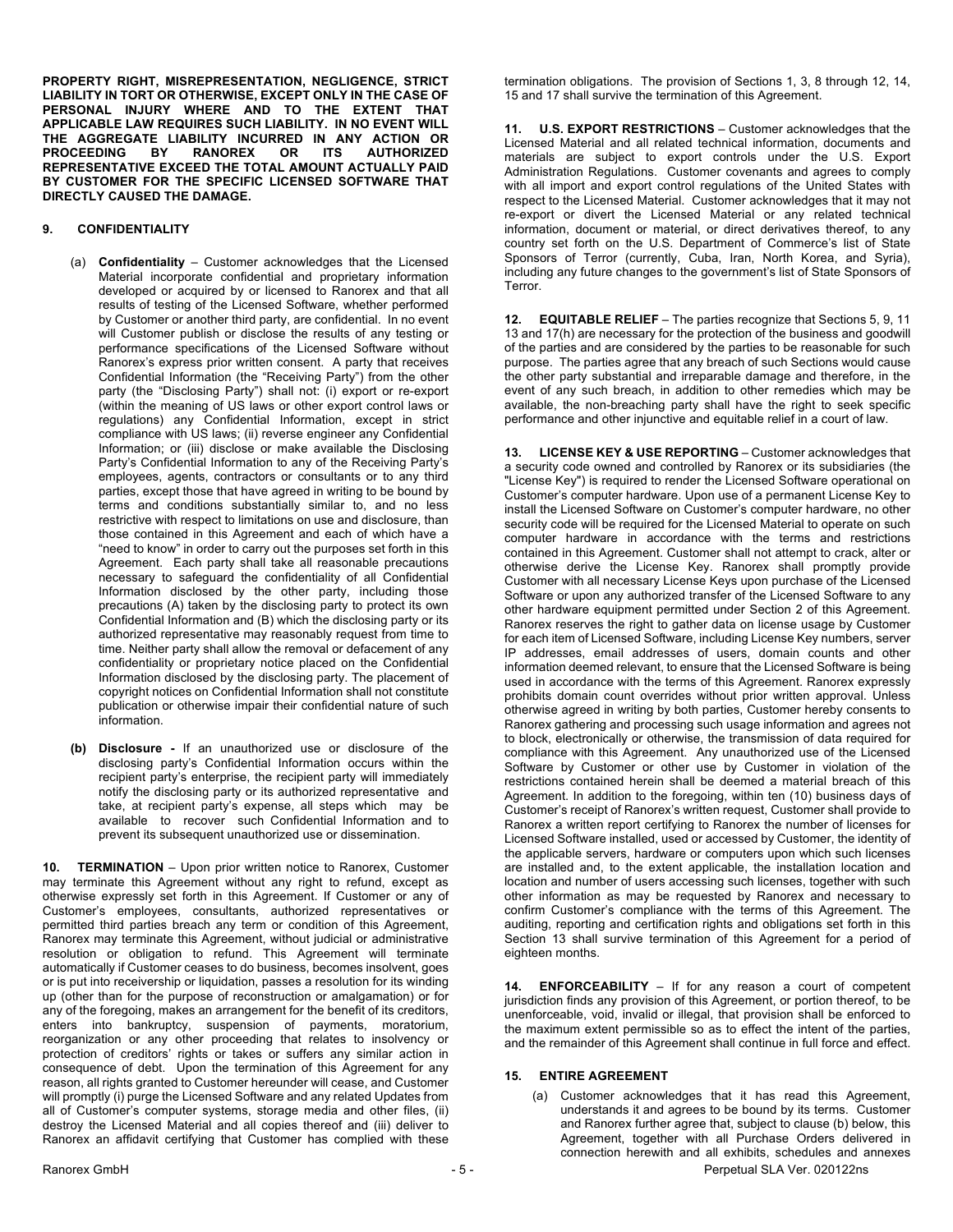hereto, is the complete and exclusive statement of the agreement between Customer and Ranorex and supersedes all proposals, oral or written, and all other communications between the parties relating to the subject matter of this Agreement, including any shrink-wrap agreements, click-wrap agreements or demo or trial agreements which may accompany the Licensed Material or which may have been previously in force between the parties. Subject to clause (b) below, this Agreement may not be amended, modified, supplemented or altered except by a written agreement that is signed by both parties.

**(b) UNDER NO CIRCUMSTANCES MAY THE TERMS OF THIS AGREEMENT OR ANY RANOREX PURCHASE ORDER BE AMENDED, MODIFIED, SUPPLEMENTED, ALTERED, SUPERSEDED OR REPLACED BY ANY NON-RANOREX INVOICE OR NON-RANOREX PURCHASE ORDER OR OTHER SIMILAR INSTRUMENT DELIVERED BY CUSTOMER TO RANOREX. EACH PARTY ACKNOWLEDGES AND AGREES THAT, AS A CONVENIENCE TO CUSTOMER AND ONLY FOR CUSTOMER'S INTERNAL ACCOUNTING PROCEDURES, CUSTOMER MAY DELIVER TO RANOREX A CUSTOMER INVOICE OR CUSTOMER PURCHASE ORDER OR OTHER SIMILAR DOCUMENT FOR ANY TRANSACTION CONTEMPLATED HEREUNDER AND THAT NO ACTION BY RANOREX, INCLUDING RANOREX'S DELIVERY OF ANY LICENSED MATERIAL OR ACCEPTANCE OF PAYMENT, SHALL BE DEEMED TO BE ACCEPTANCE OF ANY OF THE TERMS OR CONDITIONS CONTAINED IN SUCH CUSTOMER INVOICE OR CUSTOMER PURCHASE ORDER OR OTHER SIMILAR INSTRUMENT AND SUCH TERMS AND CONDITIONS SHALL BE VOID AND OF NO FORCE OR EFFECT, UNLESS ACCEPTED BY RANOREX PURSUANT TO A WRITTEN INSTRUMENT SIGNED BY BOTH PARTIES.**

## **16. TRIAL LICENSE**

- (a) If Customer has installed Evaluation Software (as defined below) and Customer is authorized by Ranorex to evaluate such Evaluation Software (as defined below), then only the terms and conditions of this Section 16 (including those Sections of this Agreement incorporated in this Section 16 by reference) will govern Customer's temporary use of such Evaluation Software (and no other terms of this Agreement shall apply to Customer or govern Customer's use of Evaluation Software) and upon purchase of a commercial license for such Evaluation Software, this entire Agreement, exclusive of this Section 16, shall apply to Customer and govern all use of the Licensed Material.
- (b) Ranorex is the owner and provider of certain proprietary software and documentation that Customer may request to use, from time to time, on a temporary basis for the sole purpose of testing and evaluating such software prior to purchasing a commercial license for such software ("Evaluation Software"). All installation and usage of Evaluation Software by Customer requires a temporary License Key or trial License Key to be issued by Ranorex and Customer is only permitted to use Evaluation Software during the term of the temporary License Key or trial License Key issued by Ranorex.
- (c) Evaluation Software is provided to Customer solely for evaluation purposes for Customer's own testing and evaluation purposes (an "Evaluation") and upon delivering a temporary License Key or trial License Key to Customer, Ranorex hereby grants Customer a non-transferable, nonexclusive, limited license to operate and use the Evaluation Software for such Evaluation during the period commencing on the date Customer downloads the Evaluation Software and ending on the expiration of the temporary License Key or trial License Key (including any extensions thereof authorized by Ranorex, the "Evaluation Period"). Without limiting the foregoing, Licensee may not use the Evaluation Software to create, modify, enhance or in way alter publicly distributed software, or for any other commercial purpose. Customer agrees not to cause or permit the reverse engineering, disassembly, modification, translation or decompilation of any Evaluation Software. Customer shall not

copy the Evaluation Software, or create or develop any derivative software based upon the Evaluation Software.

- (d) Customer acknowledges that all Evaluation Software incorporates confidential and proprietary information developed or acquired by or licensed to Ranorex and that all results of testing of the Evaluation Software, whether performed by Customer or another third party, are confidential. In no event will Customer publish or disclose the results of any testing or performance specifications of the Evaluation Software without Ranorex's express prior written consent. Customer shall not remove or deface of any confidentiality or proprietary notice placed on the Evaluation Software. The placement of copyright notices on Evaluation Software shall not constitute publication or otherwise impair their confidential nature of such information.
- (e) ALL EVALUATION SOFTWARE PROVIDED BY RANOREX IS DELIVERED "AS IS, WHERE IS" AND RANOREX SPECIFICALLY DISCLAIMS ANY AND ALL WARRANTIES OF ANY KIND INCLUDING WARRANTIES OF MERCHANTABILITY AND FITNESS FOR A PARTICULAR PURPOSE. RANOREX DOES NOT WARRANT THAT THE EVALUATION SOFTWARE WILL OPERATE WITHOUT INTERRUPTION OR BE ERROR FREE. UNDER NO CIRCUMSTANCES WILL RANOREX OR ITS AUTHORIZED REPRESENTATIVES BE LIABLE FOR ANY CONSEQUENTIAL, INDIRECT, SPECIAL, PUNITIVE, EXEMPLARY OR INCIDENTAL DAMAGES, WHETHER FORE-SEEABLE OR UNFORESEEABLE OR WHETHER BASED ON CLAIMS BY CUSTOMER OR ANY THIRD PARTY, ARISING OUT OF OR RELATED TO CUSTOMER'S USE OF EVALUATION SOFTWARE. IN NO EVENT WILL THE IN NO EVENT WILL THE AGGREGATE LIABILITY OF RANOREX OR ITS AUTHORIZED REPRESENTATIVES INCURRED IN ANY ACTION OR PROCEEDING RELATING TO CUSTOMER'S USE OF EVALUATION SOFTWARE EXCEED ONE HUNDRED DOLLARS.
- (f) The Evaluation and the evaluation license granted under this Section 16 shall automatically terminate immediately upon the earliest of (i) the expiration of the Evaluation Period, (ii) the date upon which Customer purchases a commercial license for such Evaluation Software and (iii) the date upon which either party notifies the other party of its termination of the Evaluation. Upon expiration of the Evaluation Period or the Evaluation, Customer shall cease using and shall uninstall and destroy the Evaluation Software unless Customer has purchased a commercial license for such Evaluation Software on or prior to such expiration.
- (g) Sections 1, 5, 8, 11, 14, 15 and 17(a) through 17(g) of this Agreement shall be deemed incorporated by this reference in this Section 16 and the Evaluation license granted under this Section 16.

### **17. MISCELLANEOUS**

- (a) Customer shall not assign, delegate or otherwise transfer this Agreement or any of its rights or obligations hereunder to any other person or entity, whether by contract, merger or by operation of the law, without Ranorex's prior written consent. In the event of any merger of Customer or a sale of substantially all of the assets of Customer in which Customer is not the surviving entity, Customer may assign or transfer any licenses granted under this Agreement; provided, that Customer provides Ranorex with written notice of such transfer within thirty days of such merger or sale. Any assignment or delegation in breach of this Section 17(a) shall be void. This Agreement shall be binding upon the parties hereto and shall inure to the benefit of the parties hereto and their respective permitted successors and assigns.
- (b) All notices or approvals required or permitted under this Agreement must be given in writing and delivered to the appropriate party at the address set forth in this Agreement or in any Purchase Order delivered in connection with this Agreement.